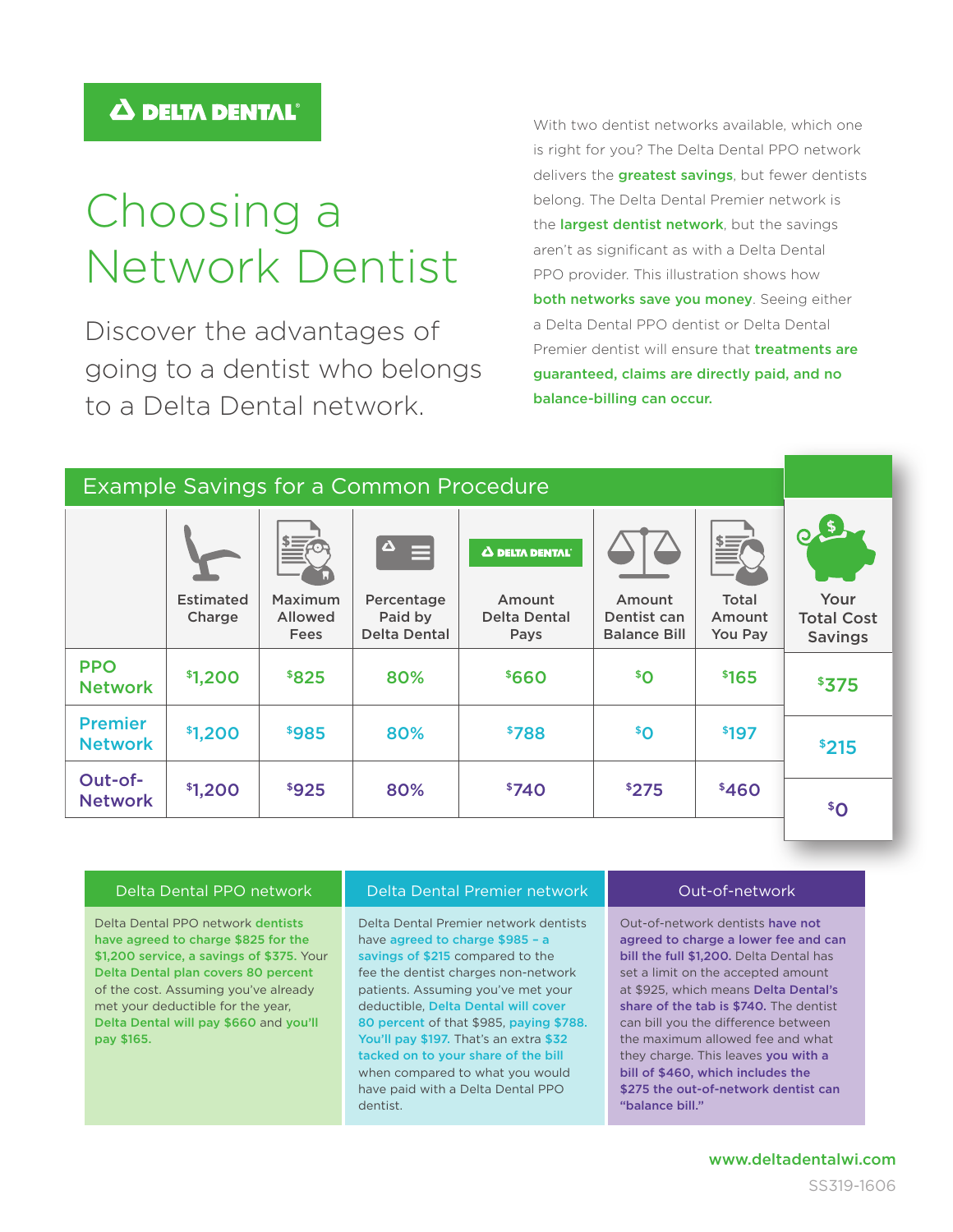## **A DELTA DENTAL®**

Delta Dental complies with applicable Federal civil rights laws and does not discriminate on the basis of race, color, national origin, age, disability, or sex. Delta Dental does not exclude people or treat them differently because of race, color, national origin, age, disability, or sex.

Delta Dental:

- Provides free aids and services to people with disabilities to communicate effectively with us, such as:
	- Qualified sign language interpreters
	- Written information in other formats (large print, audio, accessible electronic formats, other formats)
- Provides free language services to people whose primary language is not English, such as:
	- Qualified interpreters
	- Information written in other languages

If you need these services, contact Compliance Manager, 2801 Hoover Road, Stevens Point, WI 54481, Phone: 715-344-6087, TTY: 877-287-9039, Fax: 715-344-9058, compliance\_wi@ deltadentalwi.com.

If you believe that Delta Dental has failed to provide these services or discriminated in another way on the basis of race, color, national origin, age, disability, or sex, you can file a grievance with: Compliance Manager, 2801 Hoover Road, Stevens Point, WI 54481, Phone: 715-344-6087, TTY: 877-287-9039, Fax: 715-344-9058, compliance\_wi@deltadentalwi. com. You can file a grievance by mail, fax, or email. If you need help filing a grievance, our Compliance Manager is available to help you.

The grievance must be submitted within 60 days of the date of the alleged discriminatory action. The complaint must be in writing, containing the name and address of the person filing it. The complaint must state the problem or action alleged to be discriminatory and the remedy or relief sought. The Compliance Manager will conduct an investigation of the complaint and issue a written decision on the grievance no later than 30 days after its filing, including a notice to the complainant of their right to pursue further administrative or legal remedies.

You can also file a civil rights complaint with the U.S. Department of Health and Human Services, Office for Civil Rights, electronically through the Office for Civil Rights Complaint Portal, available at https://ocrportal.hhs.gov/ocr/portal/lobby.jsf, or by mail or phone at: U.S. Department of Health and Human Services, 200 Independence Avenue SW., Room 509F, HHH Building, Washington, DC 20201, 1-800-368-1019, 800-537-7697 (TDD).

Complaint forms are available at http://www.hhs.gov/ocr/office/file/index.html. M919-1612